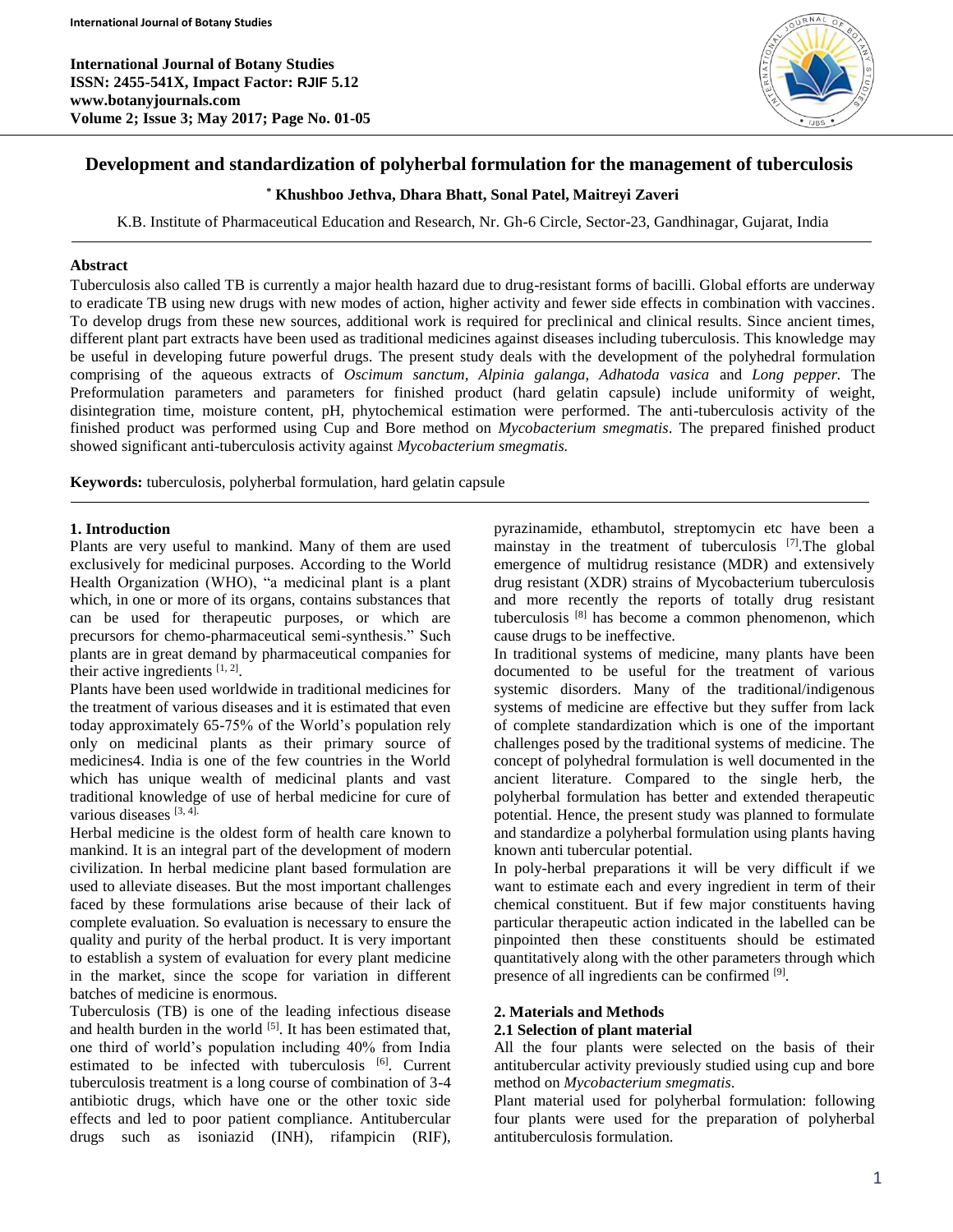**Table 1:** Herbal Drugs Used in Polyherbal Formulation

| <b>Plant name</b>   | <b>Botanical source</b> | Family        | <b>Part used</b> |
|---------------------|-------------------------|---------------|------------------|
| Tulsi $[10]$        | Oscimum sanctum         | Liliaceae     | Leaves           |
| Rasna $[11]$        | Alpinia galanga         | Zingiberaceae | Rhizomes         |
| $V$ asaka $^{[12]}$ | Adhatoda vasica         | Acanthaceae   | Leaves           |
| Long pepper $[13]$  | Piper longum            | Piperaceae    | Fruits           |

# **2.2 Formula for Polyherbal formulation**

The polyherbal formulation (capsules) contained the aqueous extracts of *Oscimum sanctum* (leaves), *Alpinia galanga* (Rhizomes), *Adhatoda vasica* (leaves) and *Long pepper* (Fruits) in the ratio of 1:1:1:1.

# **2.3 Preformulation studies**

Preformulation parameters such as bulk density, tap density, Compressibility index, Hausner's ratio, and angle of repose were determined for the prepared polyherbal granules and the best trial batch were taken for capsule filling and further studies [14, 15] .

# **Preformulation parameters**

# **2.3.1 Bulk density, tap density and Carr's index [16, 17]**

A weighed quantity (15g) of powdered material was taken in a 50ml measuring cylinder and recorded the initial volume (vo). tapped the contents and recorded the powdered volumes after 50 taps(v50).

Fluff density =  $w/vo$  g/cc

Tapped density =  $w/v50$  g/cc

Carr's index = Tapped density- Fluff density/ Tapped density \* 100

Value for Carr's index below 15 indicate excellent flowing material and value over 20-30 suggested poor flowing material.

# **2.3.2 Angle of repose [18]**

A funnel was fixed at a particular height (1.5, 2.5, 3.5 cm) on a burette stand. A white paper was placed below the funnel on the table. The powdered drug passed slowly through the funnel until it forms a pile. The radius of the pile was noted down.

Angle of repose of the powder material was calculated by using the formula:

 $tan\theta = h/r$ 

 $\theta$  = tan (h/r)

Where,  $h =$  height of the pile,  $r =$  radius.

Values for angle of repose 30<sup>o</sup> usually indicate a free flowing material and angle 40° suggest a poor flowing material.

# **2.3.3 Hausner's ratio [18]**

The basic procedure is to measure the unsettled apparent volume, V0 and the final tap volume Vf of the powder tapping the material until no further volume changes occur. The Hausner's ratio was calculated as follows:

Hausner's ratio  $=$  V0 / Vf

Hausner's ratio between 1.00 to 1.11 shows excellent flow and value more than 1.60 shows very, very poor flow.

# **2.4 Preparation of polyherbal formulation by wet granulation method**

The formulation preparation began with trials by adding a

different ratio of binders and selecting the quantity of lubricants and preservatives, and finally the procedure was optimized. *Oscimum sanctum* (leaves), *Alpinia galanga* (Rhizomes), *Adhatoda vasica* (leaves) and *Long pepper* (Fruits) extracts were powdered (sieve 40), and mixed in the ratio of 1:1:1:1 and taken for the preparation of capsules by wet granulation technique using 5% starch paste as a binder. The wet mass was passed through sieve number 22 to obtain granules. The granules were dried at  $45^{\circ}$ C in a tray  $^{[19]}$ .

# **2.5 Standardization of polyherbal formulation (hard gelatin capsule)**

## **2.5.1 Capsule evaluation**

The polyherbal capsules were evaluated for their description, average weight, weight variation, moisture content, disintegration time, pH and microbial load and compared with Indian pharmacopoeial standards [20].

**2.5.1.1 Average weight**: Twenty capsules were individually weighed and the average weight of the capsule was calculated.

**2.5.1.2 Weight variation**: The individual weights of the each capsule should be within the limits of 90% and 110% of the average weight.

**2.5.1.3 Moisture content**: Moisture content was determined by using automatic Karl Fischer titration apparatus.

**2.5.1.4 Disintegration time**: Disintegration test was performed using the digital microprocessor based disintegration test apparatus. One capsule was introduced into each tube and a disc was added to each tube. The assembly was suspended in water in a 1000 ml beaker. The volume of water at its highest point was at least 25 mm below the surface of the water and at its lowest point was at least 25 mm above the bottom of the beaker. The apparatus was operated and maintained at a temperature of  $37 \pm 2$ °C.

**pH** value: pH of 1% solution was determined by using a digital pH meter.

# **2.5.2 Dissolution**

Dissolution is considered as a tool for predicting rate of absorption and bioavailability in some cases, replacing clinical studies to determine bioequivalence of drug. We were added six capsules in the basket type dissolution apparatus containing distilled water as a dissolution media. The speed was set on 50 rpm for 1 hour and the sample was drawn at every 10 minutes and the amount of dissolved active ingredient in the solution was calculated as percentage dissolved in 1 hour.

# **2.5.3 Stability**

Pharmaceutical products are generally studied for stability profile at accelerated temperature, humidity and also at different intensities of light. The studies were performed to determine the physical, chemical, and therapeutic changes occurring in the monoherbal capsule by extrinsic factors  $[21, 2]$ 22] .

- **a) Light:** Sample was stored in different intensities of light i.e. sunrays, fluorescent (tube) light, UV and infrared light for detection of degradation of powder material.
- **b) Temperature:** The effect of temperature on the stability of polyherbal capsule was checked by keeping all the capsule at different temperatures i.e. ambient,  $35^{\circ}$ C, 50<sup>o</sup>C, 55<sup>o</sup>C, 65<sup>o</sup>C for 30 minutes, 1, 3, and 6 hours.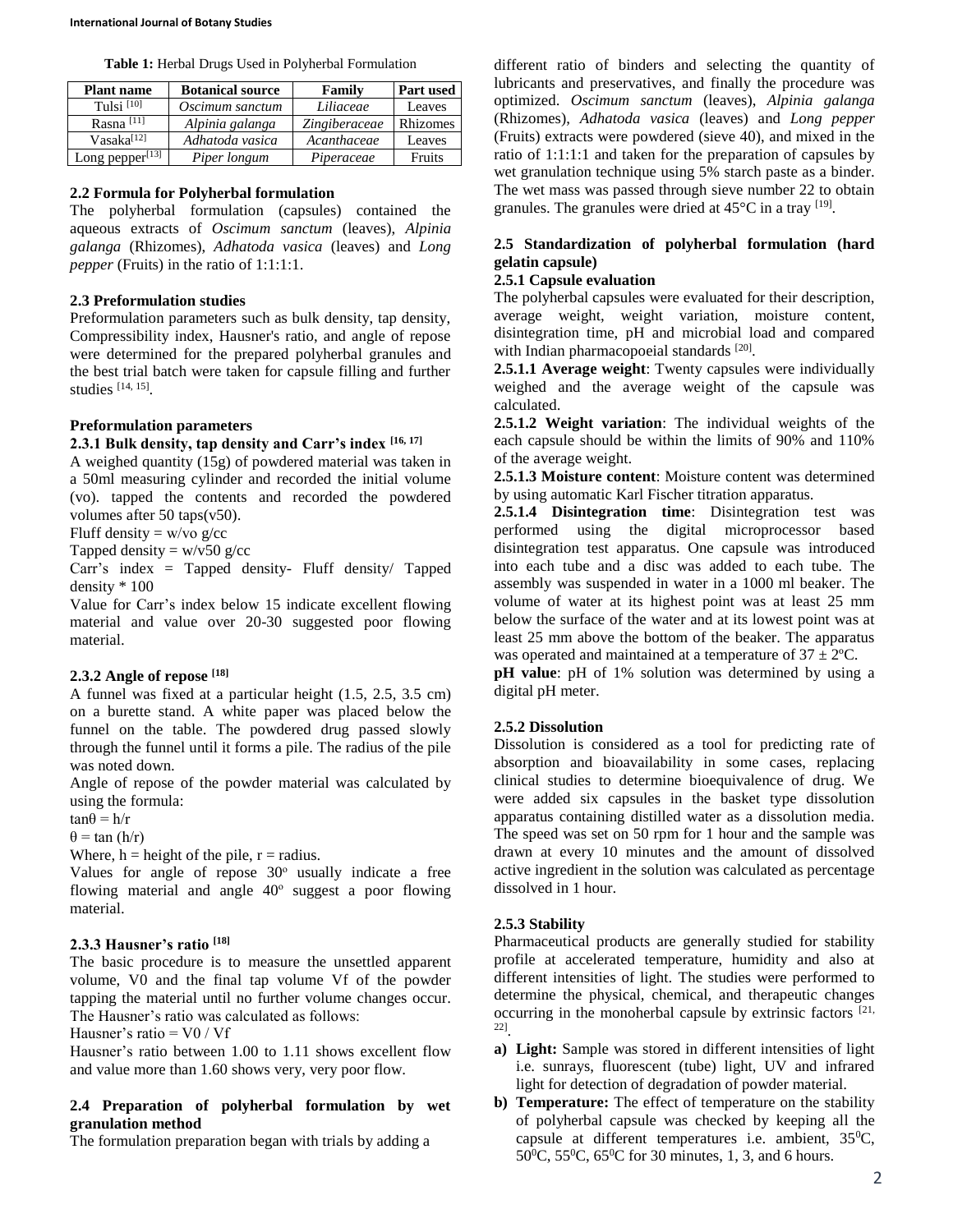**c) Humidity**: The effect of humidity on the stability of capsule was checked by keeping the entire capsule at four different humidity percentage i.e. 30%, 50%, 70% and 90%.

### **Composition of capsule**

Each 500mg capsule contains: *Oscimum sanctum* 125mg *Alpinia galanga* 125mg *Adhatoda vasica* 125mg *Piper longum* 125mg Excipients q.s.

## **2.6 In-Vitro Anti-Tuberculosis activity of prepared polyherbal formulation**:

## **The Agar Diffusion Cup Method [23]**

This method is used to screen the anti-tuberculosis activity of selected ethnomedicinal plants. Agar plates were seeded with 0.5 McFarland standards bacterial culture of *M. smegmatis*. Agar plates were then bore holed using 6 mm diameter cork bore.100, 500, 1000 µg/ml concentration of granules were prepared to perform this assay. 0.3 ml each of the concentration was introduced into the hole and allowed to diffuse for 5-10 minutes before incubation. The Petri dishes used for antitubercular screening were incubated at 37  $\rm{^{0}C}$  for 48 hours. All the concentration was done in triplicate to minimize the error. The inhibition zone diameters (IZD) were determined and recorded for further analysis. Isoniazid and Rifampicin were used as a standard.

### **3. Results**

The most important part of any formulation is standardization which ensures the quality, safety and reproducibility. It involves the complete process of bioprospection right from the collection of raw materials to development of finished product. In the present study, standardized polyherbal mixture was formulated in hard gelatin capsule.

Polyherbal formulation composed of four ingredients, belonging to different families, different morphological plant parts and different phytoconstituents.

## **3.1 Preformulation studies**

Preformulation parameters like bulk density, tap density, Carr's index, Hausner's ratio and angle of repose were obtained for the laboratory granules. The granules showed excellent flow property.

|  | Table 2: Preformulation parameters |  |
|--|------------------------------------|--|
|--|------------------------------------|--|

| S. No. | <b>Parameters</b> | <b>Results</b> |
|--------|-------------------|----------------|
|        | Bulk density      | 0.6            |
|        | Tap density       | 07             |
|        | Carr's index      | 18.4           |
|        | Hausner's ratio   | 1.19           |
|        | Angle of repose   | 13.95          |

As per the standards, the flow property of the blend to be filled in the capsule should be in good range and was confirmed by the above parameters. Trail batch IV showed excellent flow characters and batch IV was taken for capsule filling.

The trial IV flow properties were Excellent and all parameters were within the Specified limits. So, fourth trial was chosen for further studies.

| <b>Parameter</b>      | <b>Trial I</b> | <b>Trial II</b> | <b>Trial III</b> | <b>Trial IV</b> |
|-----------------------|----------------|-----------------|------------------|-----------------|
| Flow property         | Poor flow      | Poor flow       | Fair             | Good            |
| Uniformity of Filling |                |                 | Uniform          | Uniform         |
| Uniformity of Weight  |                |                 | Less weight      | Uniform         |

**Table 3:** Evaluation of in process Parameters

### **3.2 Standardization of formulation**

**3.2.1 Capsule evaluation**

Description "light brown" coloured granules packed in "0"

size blue capsules. The polyherbal capsules were evaluated for organoleptic characters which include colour, odour, taste and nature.

**Table 4:** Organoleptic Characters of Capsules

| <b>Parameters</b> | <b>Observation</b>                                        |
|-------------------|-----------------------------------------------------------|
| Description       | Light brown granule in blue cap and body "0" size capsule |
| Colour            | Light brown granule                                       |
| Odour             | Characteristic odour                                      |
| Taste             | <b>Bitter</b> taste                                       |

#### **Table 5:** Evaluation of capsules

| <b>Parameter</b>          | <b>Observation</b> |
|---------------------------|--------------------|
| Average weight            | Within limits      |
| Weight variation          | Within limits      |
| Moister content(LOD)      | 3.56%              |
| Disintegration time       | 8 mins 15 secs     |
| $pH(1\%$ aqueous solution | $5.52 \pm 0.68$    |

Result (n=3) are reported as Mean  $\pm$  Standard deviation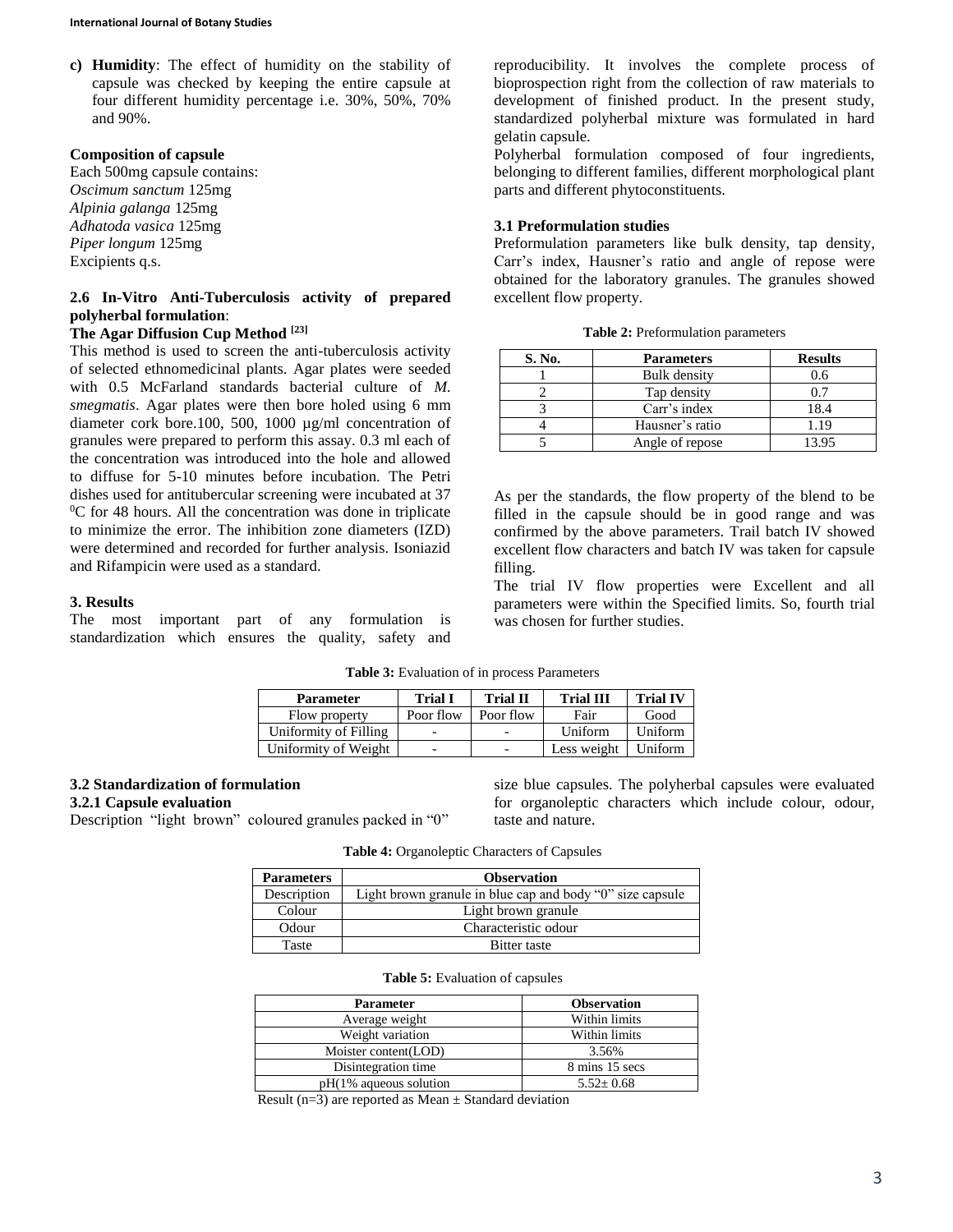| Time (min) | Abs   | Conc. $(\mu g/ml)$ | Amt $(mg/5ml)$ | Amt $(mg/ml)$ | Amt $(mg/900ml)$ | <b>CDR</b> | $\%$ CDR |
|------------|-------|--------------------|----------------|---------------|------------------|------------|----------|
|            | 0.047 | 9.62963            | 0.04815        | 0.00963       | 8.66667          | 8.6666     | 3.46664  |
|            | 0.358 | 124.815            | 0.62407        | 0.12482       | 112.333          | 112.382    | 44.9526  |
| 10         | 0.493 | 174.815            | 0.87407        | 0.17482       | 157.333          | 157.957    | 63.183   |
| 15         | 0.575 | 205.185            | 1.02593        | 0.20519       | 184.667          | 185.541    | 74.2163  |
| 20         | 0.648 | 232.222            | 1.16111        | 0.23222       | 209              | 210.026    | 84.0104  |
| 25         | 0.714 | 256.667            | 1.28333        | 0.25667       | 231              | 232.161    | 92.8644  |
| 30         | 0.756 | 272.222            | 1.36111        | 0.27222       | 245              | 246.283    | 98.5133  |

**Table 6:** *In Vitro* Dissolution Studies

#### **3.2.2 Stability**

The stability parameters were analyzed for 30 minutes, 1, 3 and 6 hours of storage at accelerated conditions of temperature, light and humidity were found to be

comparable. It was indicating that there gross physical characteristics does not produce any significant change, observation have been tabulated in table 4, 5 and 6 for three Stability parameters

| Table 7: Effect of different intensities of lights on polyherbal capsules (500 mg) |  |  |  |  |
|------------------------------------------------------------------------------------|--|--|--|--|
|------------------------------------------------------------------------------------|--|--|--|--|

| Light Source                           |                               | Sun light | . | $\mathbf{r}$ | Fluorescence |                 | l'ube light |  |  | $\overline{\phantom{a}}$ V Light |   | <b>Infra-Red</b>                            | (IR |   |                 | <b>Lamp Light</b> |  |
|----------------------------------------|-------------------------------|-----------|---|--------------|--------------|-----------------|-------------|--|--|----------------------------------|---|---------------------------------------------|-----|---|-----------------|-------------------|--|
| $\sim$<br>(hours<br>Exposure<br>ime of | $\sqrt{2}$<br>$\overline{11}$ |           |   |              |              | $\overline{11}$ |             |  |  |                                  |   | $\overline{\phantom{a}}$<br>$\overline{11}$ |     | ◡ | $\overline{11}$ |                   |  |
| $500$ mg<br>· polyherbal<br>capsule    |                               |           |   |              |              | -               |             |  |  |                                  | - |                                             |     | - |                 |                   |  |
| $\sqrt{2}$<br>$\cdots$                 |                               |           |   |              |              |                 |             |  |  |                                  |   |                                             |     |   |                 |                   |  |

(-) No change, (+) Degradation

**Table 8:** Stability test of polyherbal Capsule (500mg) at different Temperature

| <b>Storage condition</b> | <b>Testing condition</b> | <b>Time Duration (hours)</b> |  |   | <b>Result</b>                   |  |  |
|--------------------------|--------------------------|------------------------------|--|---|---------------------------------|--|--|
|                          |                          | 1/2                          |  | o |                                 |  |  |
| Ambient                  | $30^{\circ}$ C           |                              |  |   | No change during 6 hours        |  |  |
| Warm $(30-40$ °C)        | $35^{\circ}$ C           |                              |  |   | No change during 6 hours        |  |  |
| Accelerated              | $50^{\circ}$ C           |                              |  |   | No change during 6 hours        |  |  |
| Accelerated              | $55^{\circ}$ C           |                              |  |   | Degradation start after 4 hours |  |  |
| Accelerated              | $65^{\circ}$ C           |                              |  |   | Degradation start after 2 hours |  |  |

(-) No change, (+) Degradation starts

**Table 9:** Stability of monoherbal Capsule (250 mg) at different Humidity with respect to different Temperature

| <b>Temperature</b> | 30%             | 50%             | <b>70%</b>      | 90%             |
|--------------------|-----------------|-----------------|-----------------|-----------------|
|                    | <b>Humidity</b> | <b>Humidity</b> | <b>Humidity</b> | <b>Humidity</b> |
| 30%                |                 |                 |                 |                 |
| 35%                |                 |                 |                 |                 |
| 55%                |                 |                 |                 |                 |
| 65%                |                 |                 |                 |                 |

(+) Degradation (-) No Change

### **3.3** *In-Vitro* **Anti-Tuberculosis activity of prepared polyherbal formulation:**

Polyherbal mixture shows significant zone of inhibition on *Mycobacterium smegmatis* at different concentration is shown in Table 10.

**Table 10:** Zone of inhibition of polyherbal mixture

|               |                                               |            | <b>Concentration</b> |                  |
|---------------|-----------------------------------------------|------------|----------------------|------------------|
| <b>S. No.</b> | <b>Test substance</b>                         | 100        | 500                  | 1000             |
|               |                                               | $\mu$ g/ml | $\mu$ g/ml           | $\mu$ g/ml       |
|               | Polyherbal mixture                            | 14mm       | 17mm                 | 20 <sub>mm</sub> |
| っ             | Isoniazid+Rifampicin<br>$(100\mu\text{g/ml})$ | $21$ mm    | $22 \text{mm}$       | $22 \text{mm}$   |

### **4. Discussion**

Various types of herbal medicines have been used as curative agents in different parts of the world [24]. Drugs derived from traditional herbs may have possible therapeutic relevance in the treatment of illness [25].

In the present research work *Oscimum sanctum* (leaves), *Alpinia galanga* (Rhizomes), *Adhatoda vasica* (leaves) and *Long pepper* (Fruits) were used for the polyherbal 500 mg capsule. First it was formulated and then evaluated for quality herbal product which is very important irrespective of their medicinal content and therapeutic states therefore the pre-formulation and formulation studies of the formulated polyherbal capsule were evaluated.

Preformulation parameters including angle of repose (a traditional characterization method for pharmaceutical powder flow), porosity (packing geometry), Carr's index and Hausner's ratio (a measure of the interparticulate friction) are useful tools in the development of new formulation. A value of <30° indicates 'excellent' flow whereas >56° indicates 'very poor' flow. Based on this, the flow was rated as 'excellent' (Table-2). The CI and HR were found to be 18.4 and 1.19. Lower CI or lower Hausner ratios of a material indicates better flow properties than higher ones. A Carr's index of <10 or HR of <1.11 is considered 'excellent' flow whereas CI>38 or HR>1.60 is considered 'very very poor' flow [26, 27]. Based on the results obtained (Table-2) flow of selected plant powder was rated as 'good'. Good flow of powder help to avoid the extensive costs and time involved in unloading powders that will not flow out of storage containers. As well as help to achieve the best formulation and improve the quality and consistency of the product.

All the four drugs were approved as quality drug when undergone by phytopharmaceutical evaluation according to the pharmacopoeial standards. 500 mg polyherbal capsules